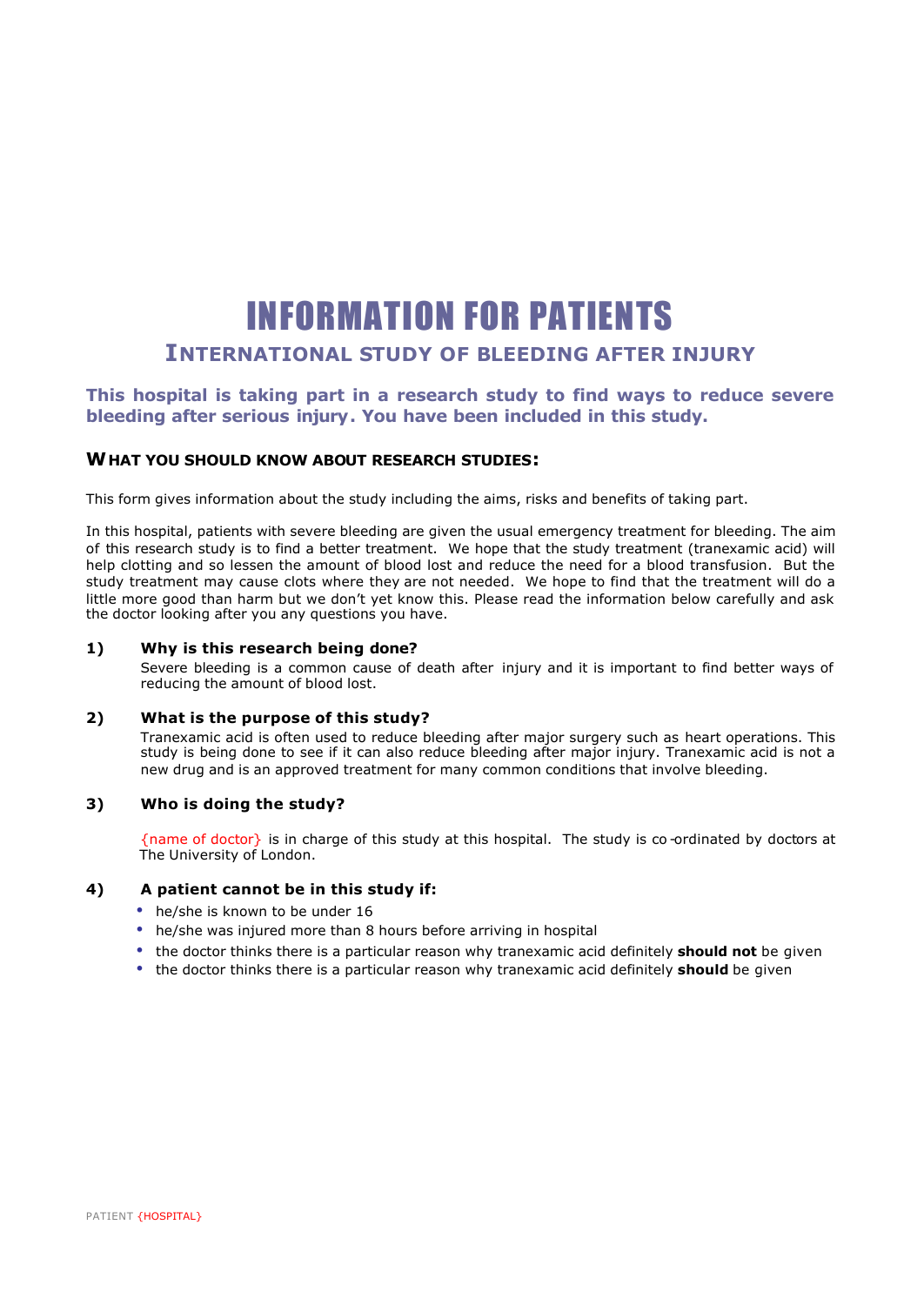## **5) What has happened to you after you were included in this study?**

You were given all the usual emergency treatments for bleeding, including fluids to replace the blood that you lost. You were also given a dose of either the active tranexamic acid or an inactive dummy medicine called saline. The dose was given over a period of eight hours. The choice of what to give (active treatment or dummy treatment) was made randomly by a computer at the University of Oxford, UK. The doctors looking after you do not know whether you got the active or the dummy medicine. This information is kept on a confidential list in another hospital. The study involves no extra tests but your doctor will send brief details about how you have been to the Co-ordinating Centre in London. This information will be used in strict confidence by the people working on the study and will not be released under any circumstance.

### **6) What are the possible risks of being in the study?**

Tranexamic acid is widely used and at the moment there is no conclusive evidence of serious side effects with short term use. Tranexamic acid is NOT a new drug.

#### **7) What are the possible benefits of being in the study?**

We hope that tranexamic acid may help reduce blood loss. The knowledge that we gain from this study will help people with similar injuries in the future.

#### **8) If you have any questions or problems, who can you call?**

If you have any questions you can contact Dr {name of doctor}, {job title e.g. Consultant in Accident & Emergency} by telephoning {telephone number}

#### **9) What information do we keep private?**

All information about you and your injury will be kept private. The only people allowed to look at the information will be the doctors who are running the study, the staff at the Co-ordinating Centre and the regulatory authorities who check that the study is be ing carried out correctly. We will publish the results of the study in a medical journal so that other doctors can benefit from the knowledge, but your personal information will not be included and there will be no way that you can be identified.

#### **10) Can the study end early for the participant?**

The study treatment was given in the emergency situation. We hope that you will let us use information about how you got on, but if you do not want us to use it then please tell your doctor.

#### **11) What else do you need to know?**

- The study is funded by the University of London and the World Health Organisation, not the makers of tranexamic acid.
- The London School of Hygiene & Tropical Medicine (University of London) as the Co-ordinating Centre for the study accepts responsibility attached to its sponsorship of the study and, as such, would be responsible for claims for any non-negligent harm suffered by anyone as a result of participating in this study.
- We will ask you to sign a separate consent form and give you a copy to keep.

STUDY CO -ORDINATING CENTRE: International Study of Bleeding After Injury, Room 180 London School of Hygiene & Tropical Medicine, Keppel Street, London WC1E 7HT Tel 020 7299 4684 WWW.CRASH2.LSHTM.AC.UK

VERSION 2: 09/12/04 EudraCT # 2004-002955-14 Protocol code # ISRCTN86750102